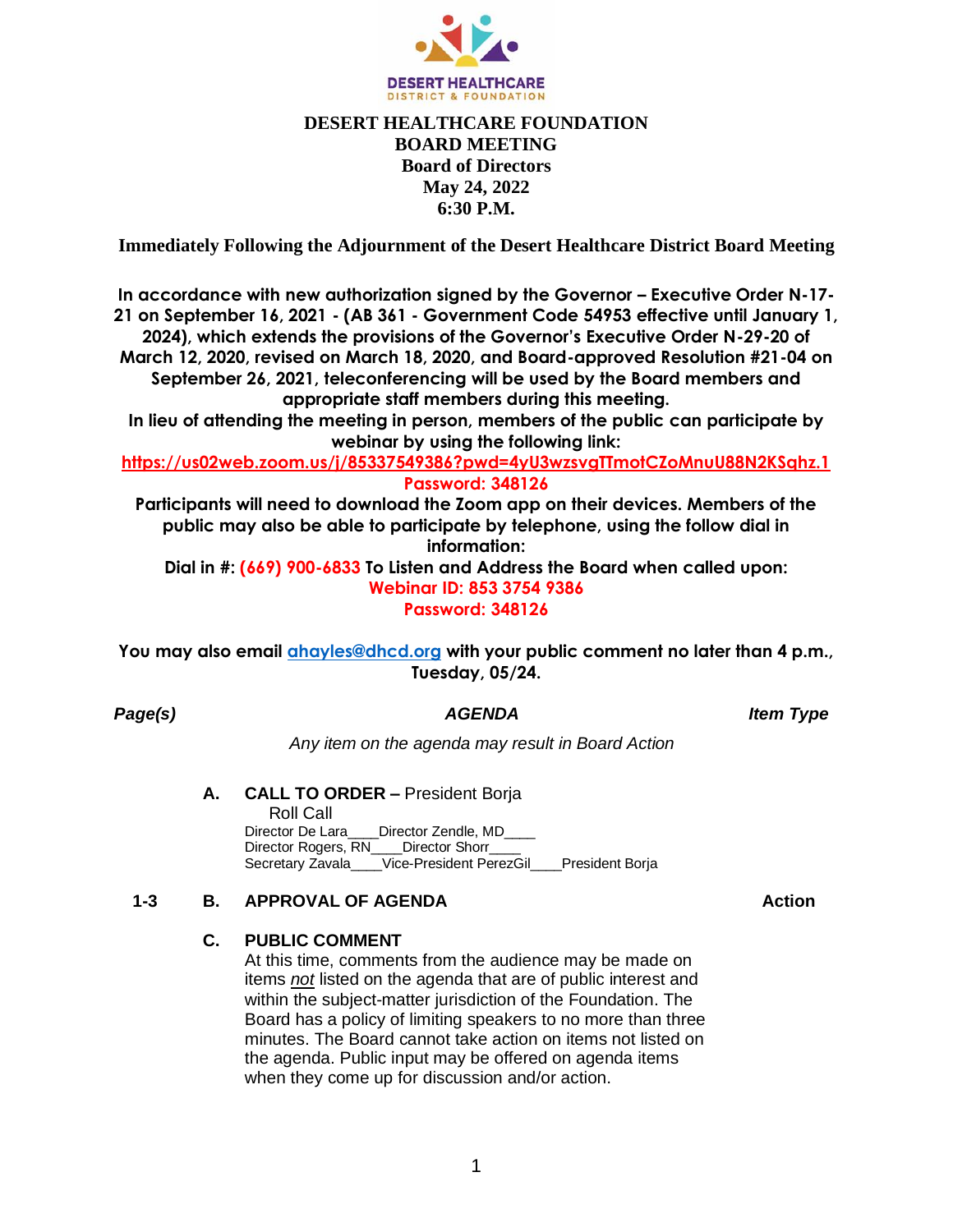

| D. | <b>CONSENT AGENDA</b> |  |
|----|-----------------------|--|
|    |                       |  |

|                |    | All Consent Agenda item(s) listed below are considered to be<br>routine by the Board of Directors and will be enacted by one<br>motion. There will be no separate discussion of items unless a<br>Board member so requests, in which event the item(s) will be<br>considered following approval of the Consent Agenda.<br>1. BOARD MINUTES | <b>Action</b>                             |
|----------------|----|--------------------------------------------------------------------------------------------------------------------------------------------------------------------------------------------------------------------------------------------------------------------------------------------------------------------------------------------|-------------------------------------------|
| $4 - 9$        |    | a. Board of Directors Meeting - April 26, 2022<br>2. FINANCIALS                                                                                                                                                                                                                                                                            |                                           |
| 10-19          |    | a. Approval of the April 2022 Financial Statements - F&A<br>Approved May 10, 2022                                                                                                                                                                                                                                                          |                                           |
| 20-27          |    | b. FY2022-2023 Annual Budget<br>3. RESOLUTIONS                                                                                                                                                                                                                                                                                             |                                           |
| 28-30          |    | a. Subsequent Emergency Resolution #22-11 Re-<br>Ratifying the State of Emergency and Re-Authorizing<br>Remote Teleconference Meetings                                                                                                                                                                                                     |                                           |
| $31 - 32$      | Е. | <b>DESERT HEALTHCARE FOUNDATION CEO REPORT</b><br>- Conrado E. Bárzaga, MD, Chief Executive Officer<br>1. Coachella Valley Equity Collaborative: COVID-19<br>Community Support, Outreach, Education, Testing,<br>and Vaccination Distribution                                                                                              | Information                               |
|                | F. | <b>COMMITTEE MEETINGS</b>                                                                                                                                                                                                                                                                                                                  |                                           |
| 33-34          |    | 1. FINANCE, LEGAL, ADMINISTRATION, & REAL<br><b>ESTATE COMMITTEE - Chair/Treasurer Arthur</b><br>Shorr, President Karen Borja, and Director Les<br>Zendle, MD<br>1. Draft Meeting Minutes - May 10, 2022                                                                                                                                   | Information                               |
|                |    | 2. PROGRAM COMMITTEE - Chair/Vice-President<br>Evett PerezGil, President Karen Borja, and Secretary<br>Carmina Zavala                                                                                                                                                                                                                      |                                           |
| 35-38<br>39-40 |    | 1. Draft Meeting Minutes - May 10, 2022<br>2. Grant Payment Schedules<br>3. Coachella Valley Equity Collaborative<br>Vaccination, Education, and Outreach<br>a.                                                                                                                                                                            | Information<br>Information<br>Information |
|                |    | 4. Expanding the District and Foundation's Role of<br>the Coachella Valley Equity Collaborative                                                                                                                                                                                                                                            | Information                               |
|                |    | Beyond the COVID-19 Response<br>5. Update – Request for Proposals (RFP) for the                                                                                                                                                                                                                                                            | Information                               |
|                |    | <b>Mobile Clinic Operator</b><br>6. Advancing the District's Role in Addressing the<br>Healthcare Needs of Black Communities in the<br>Coachella Valley                                                                                                                                                                                    | Information                               |
| 41-71          |    | a. Access to Healthcare - Borrego Health<br><b>Foundation Monthly Report</b>                                                                                                                                                                                                                                                               |                                           |